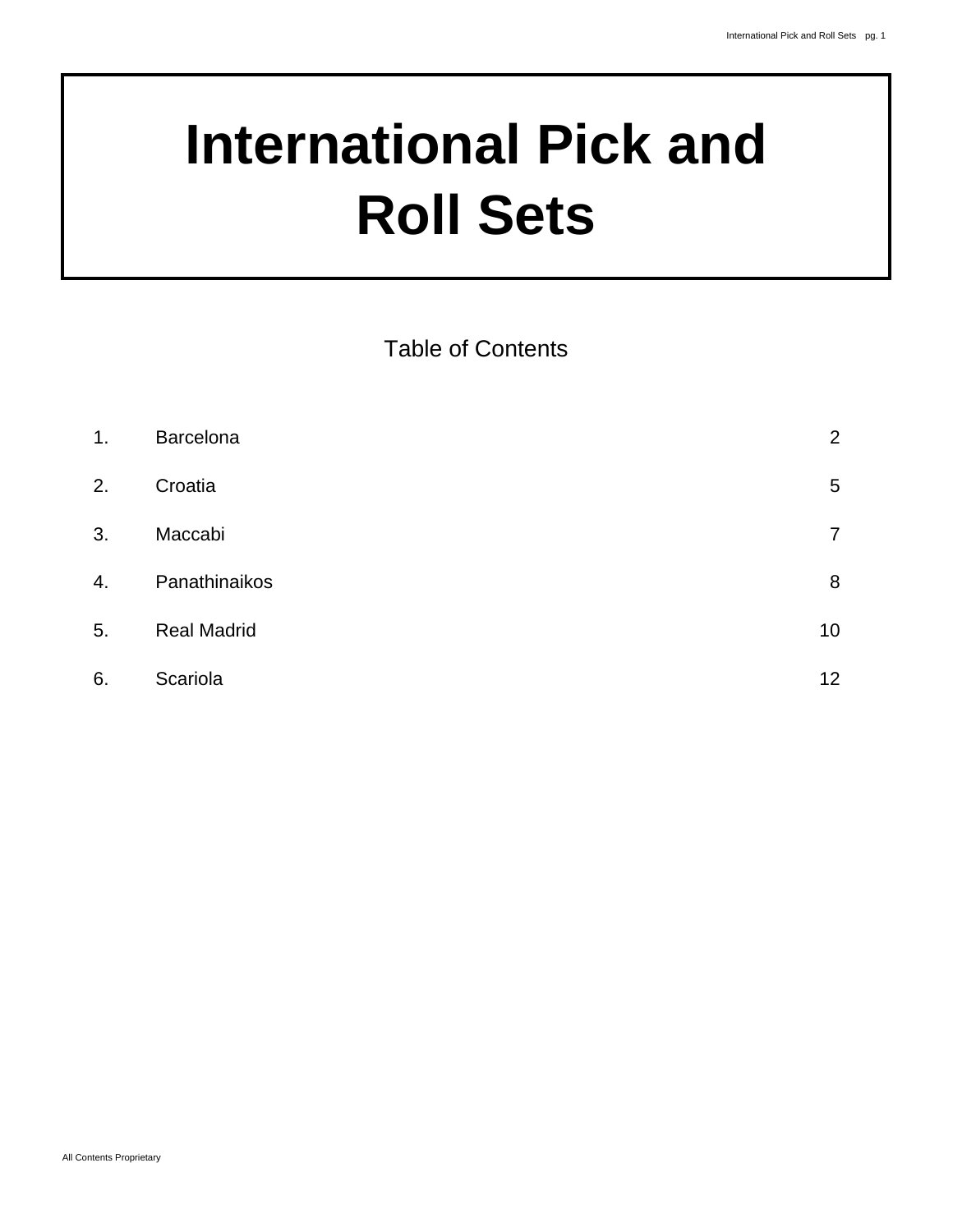#### Barcelona

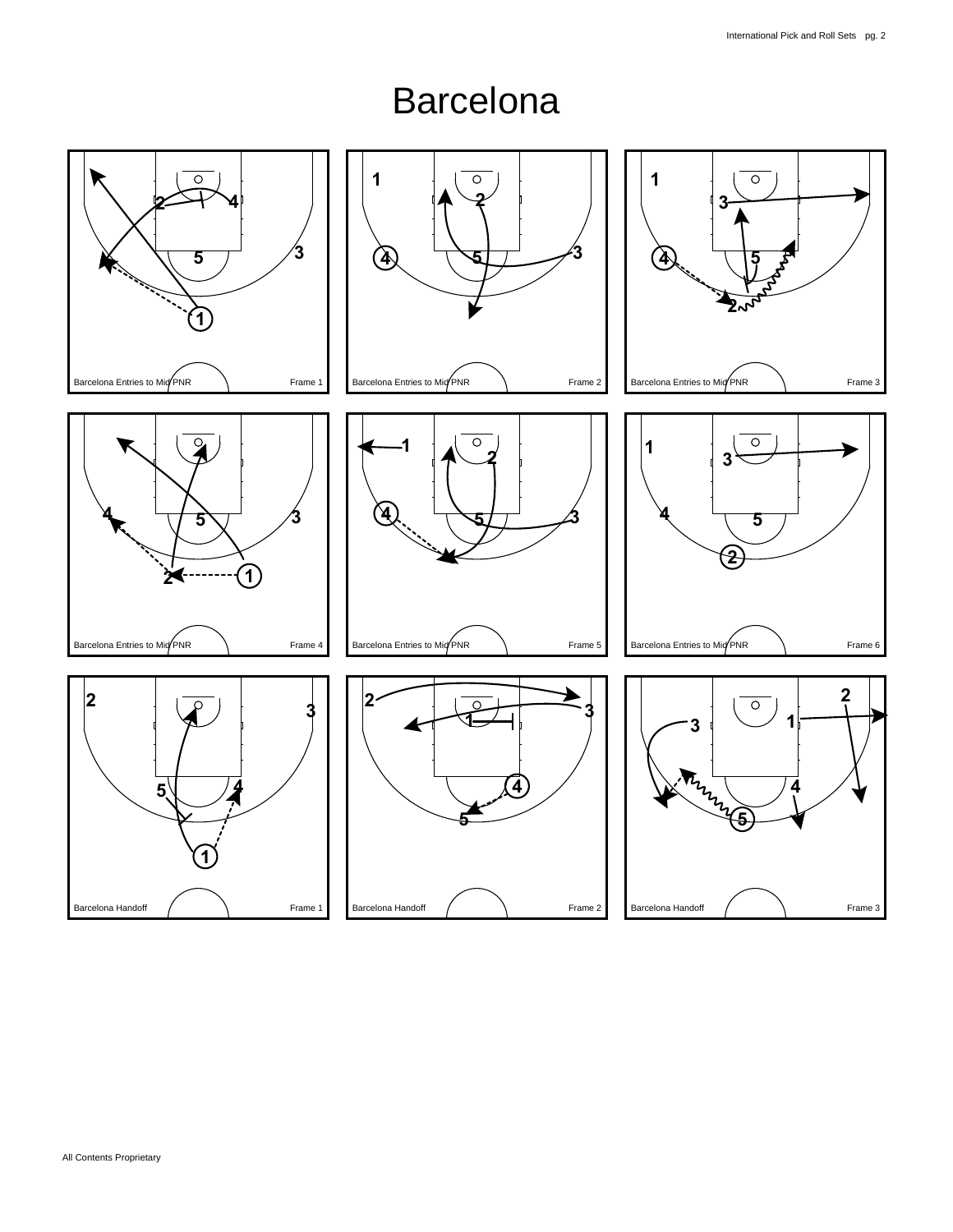#### Barcelona

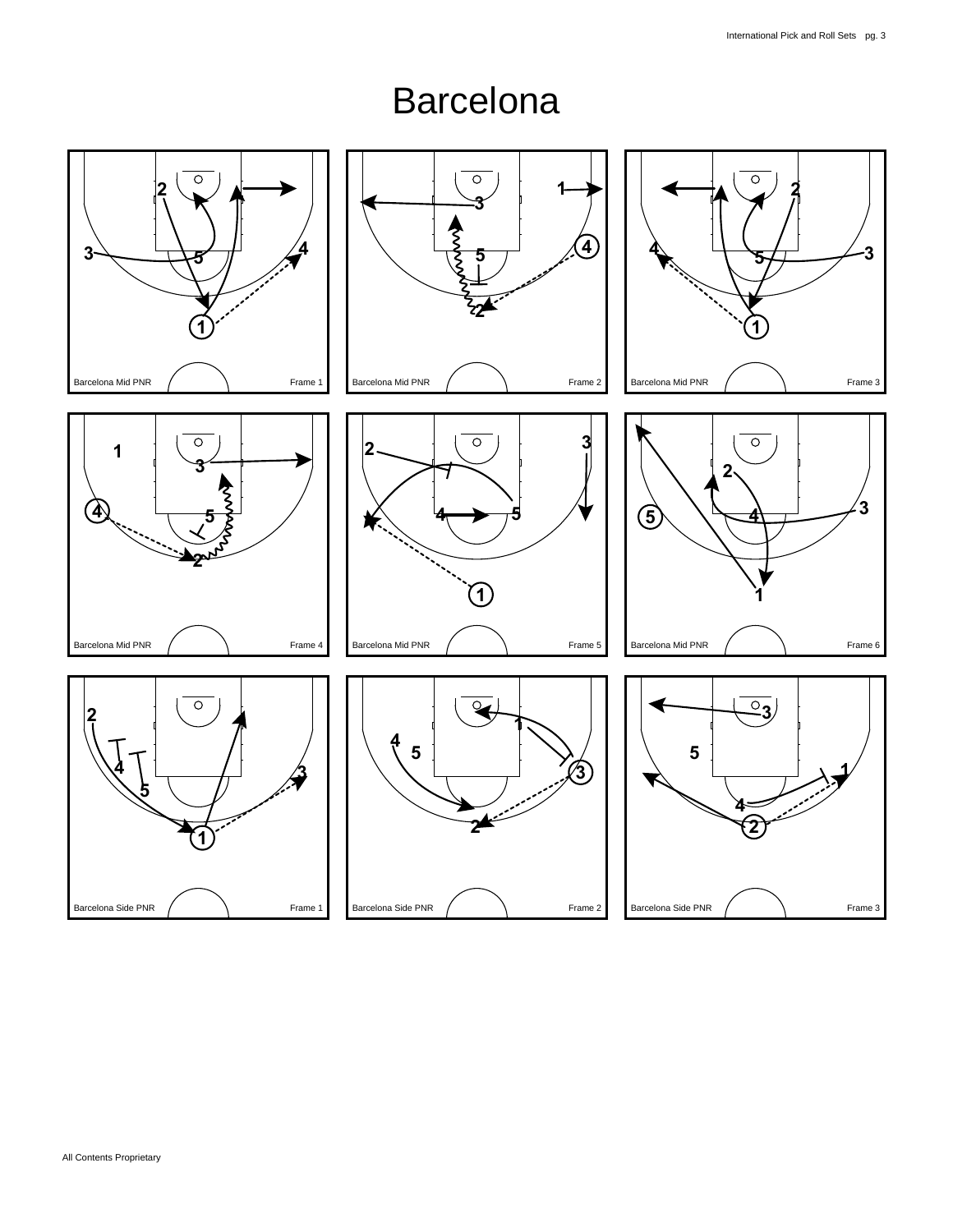#### Barcelona

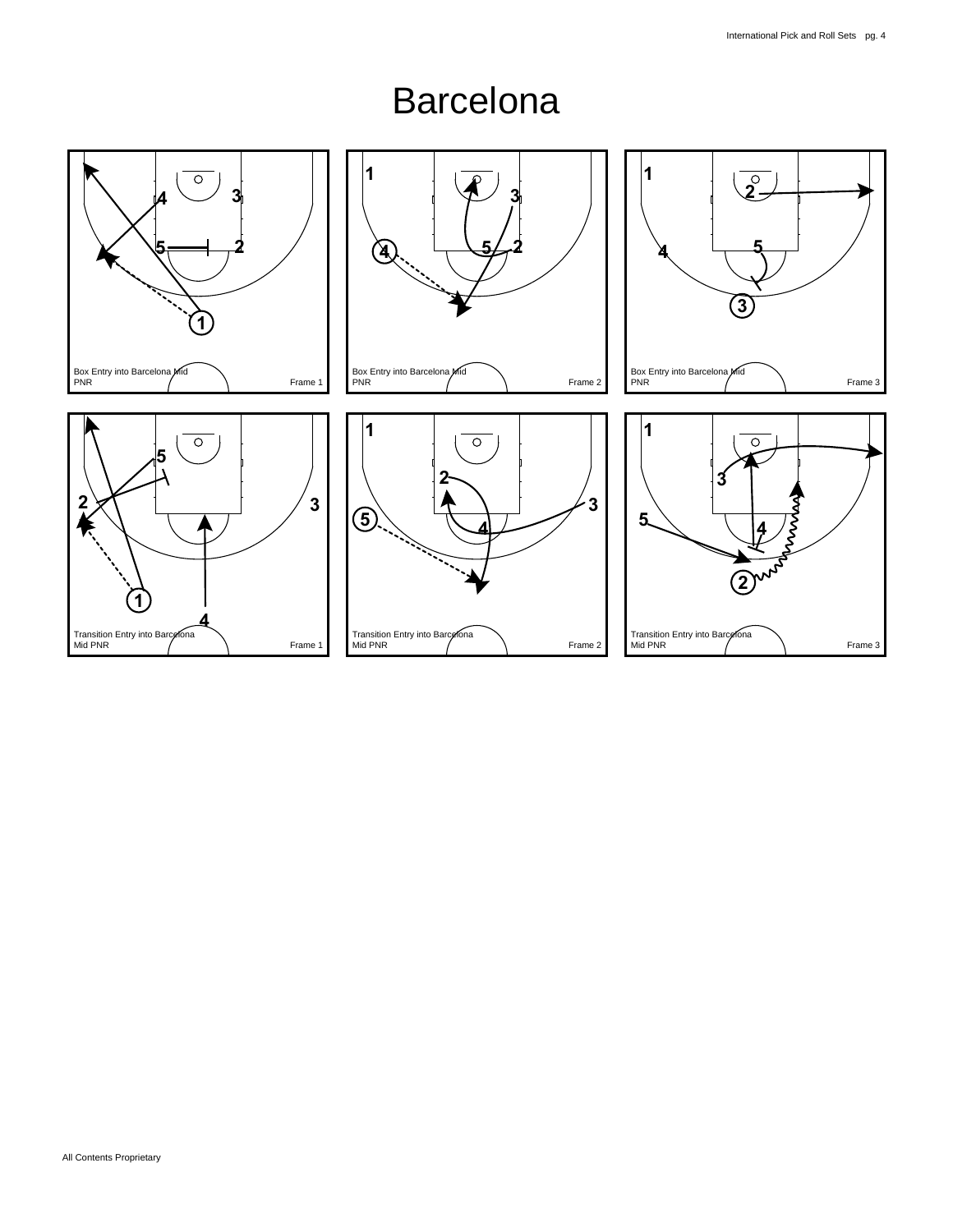# **Croatia**







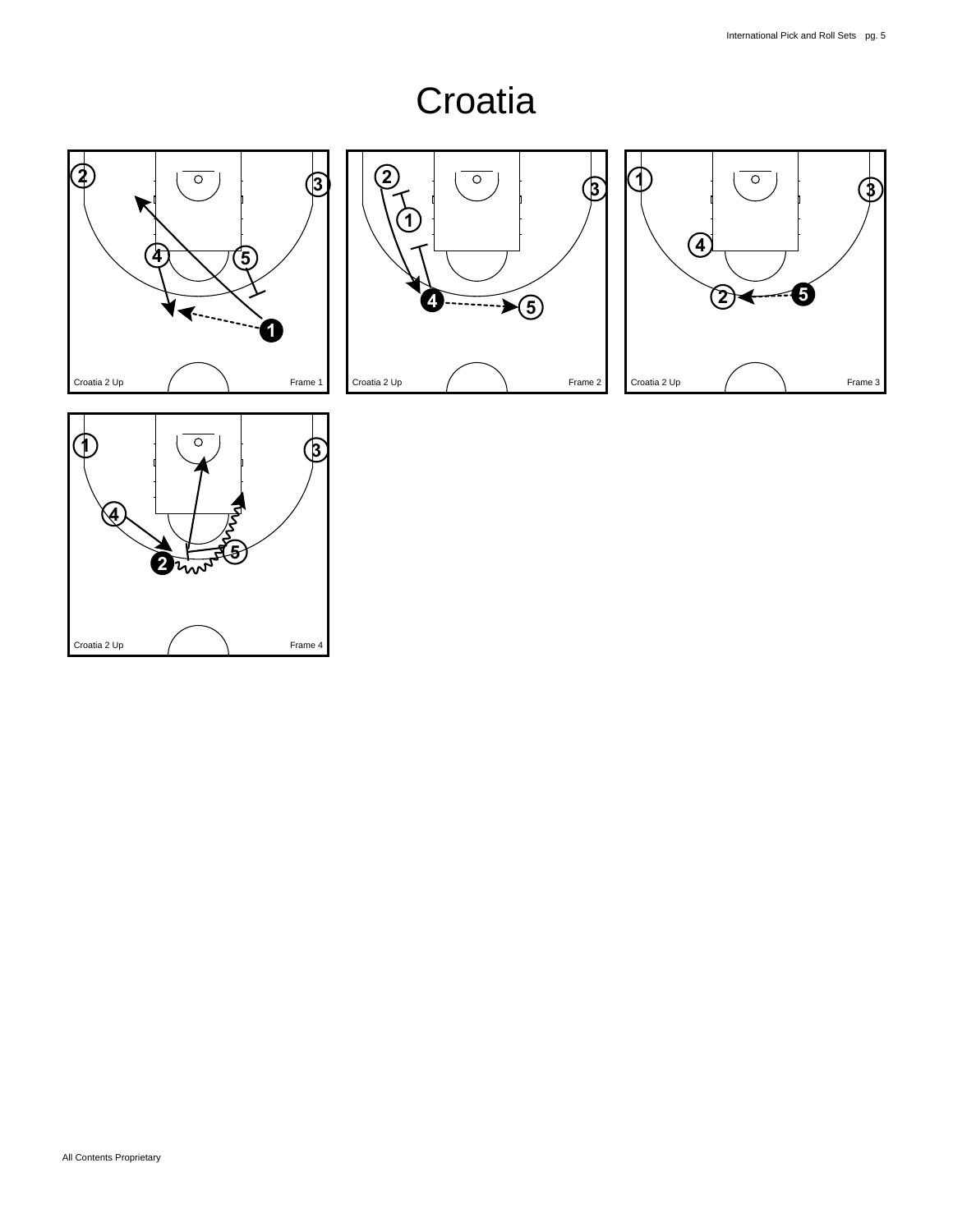# **Croatia**







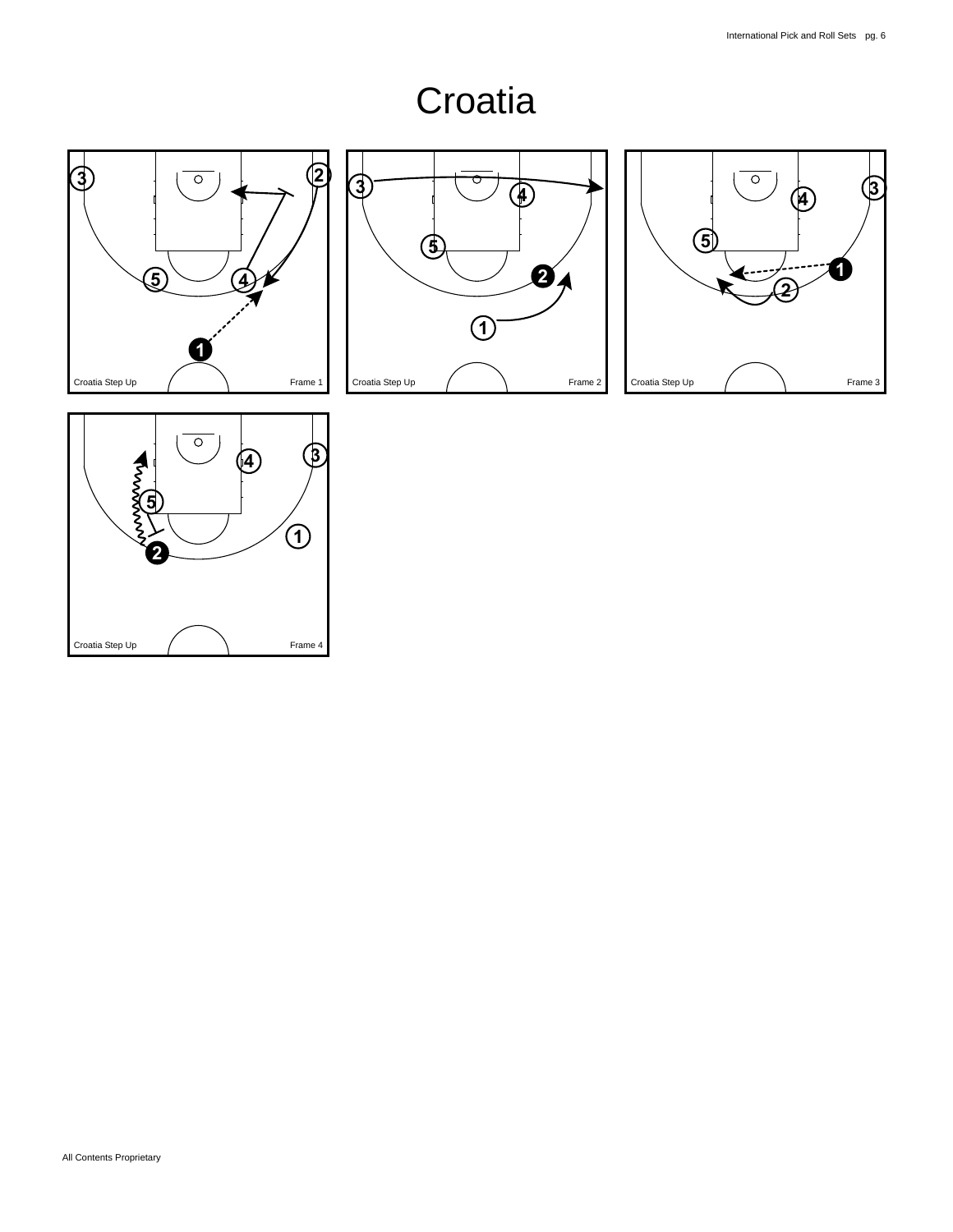#### Maccabi

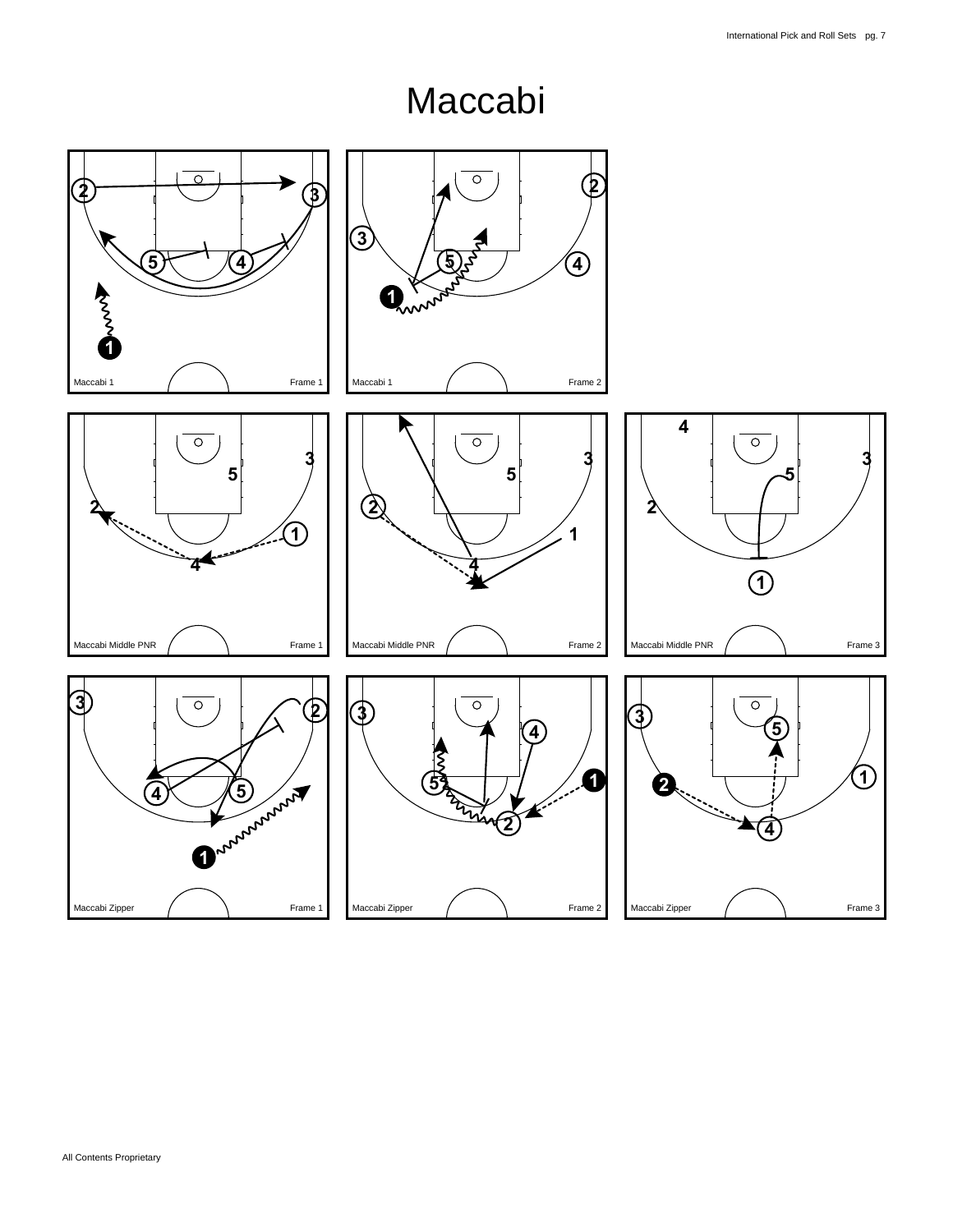## Panathinaikos

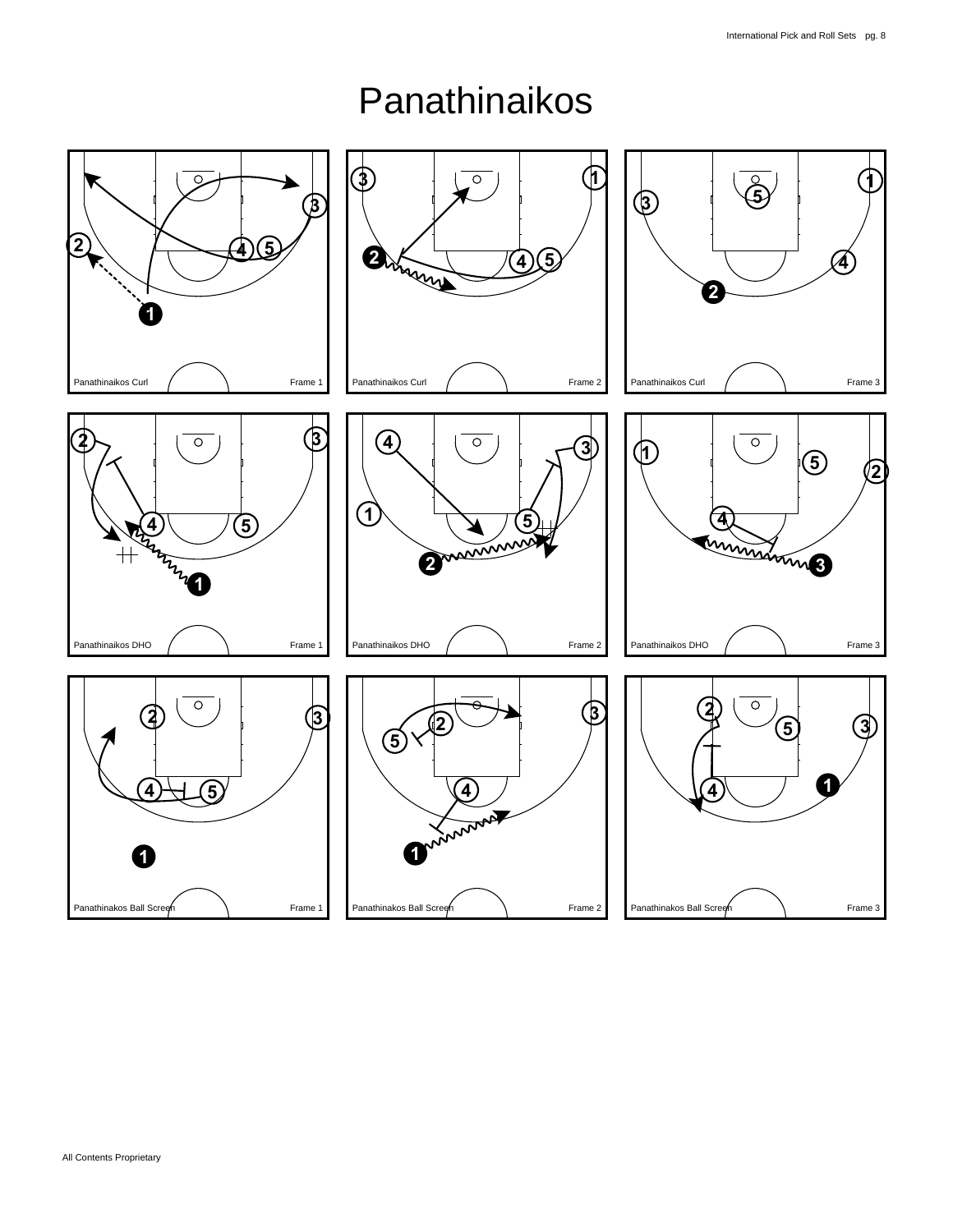

#### Panathinaikos

Panathinakos Horns Action **Action** Research **Prame 2** 

Panathinakos Horns Action **1** Frame 1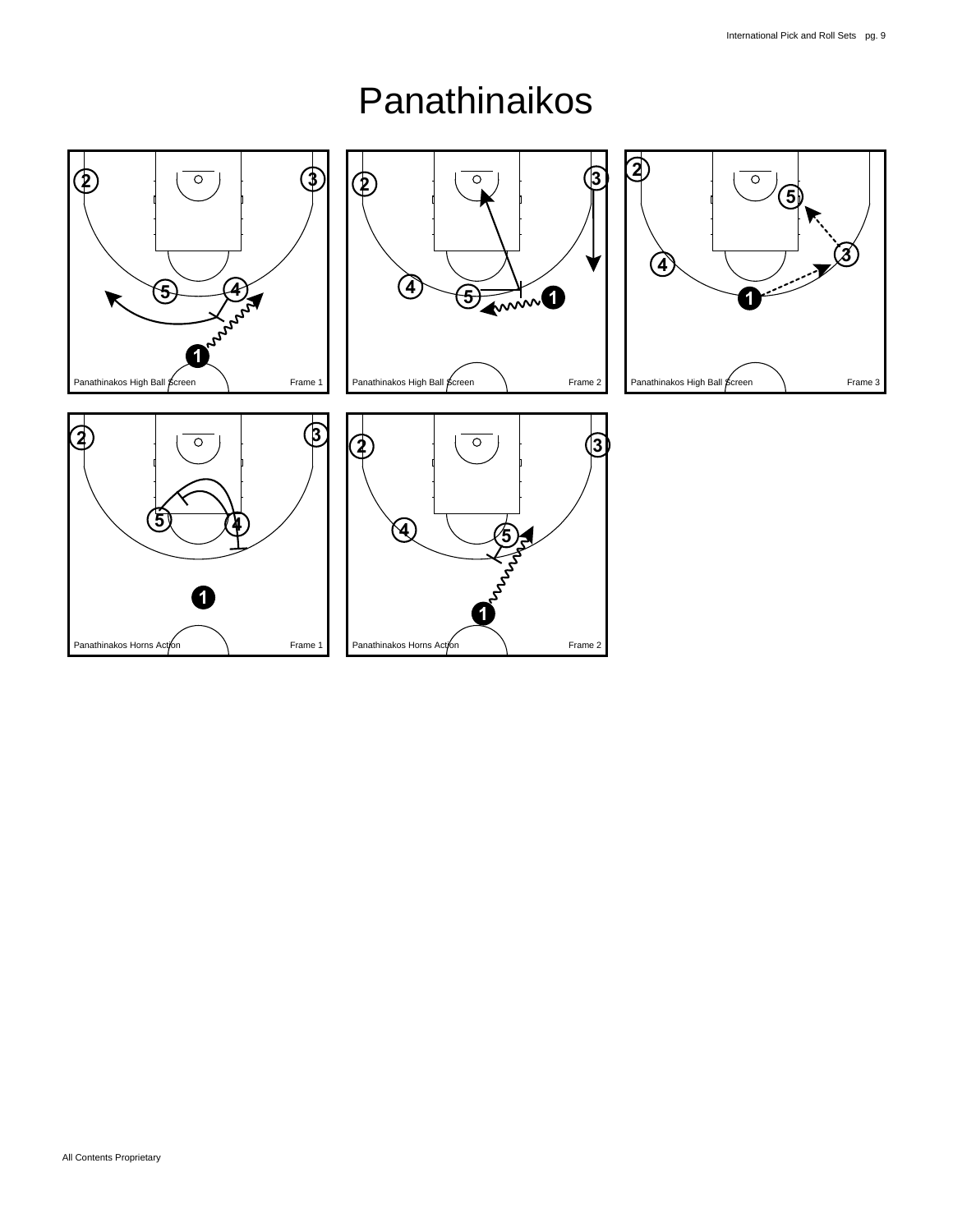## Real Madrid









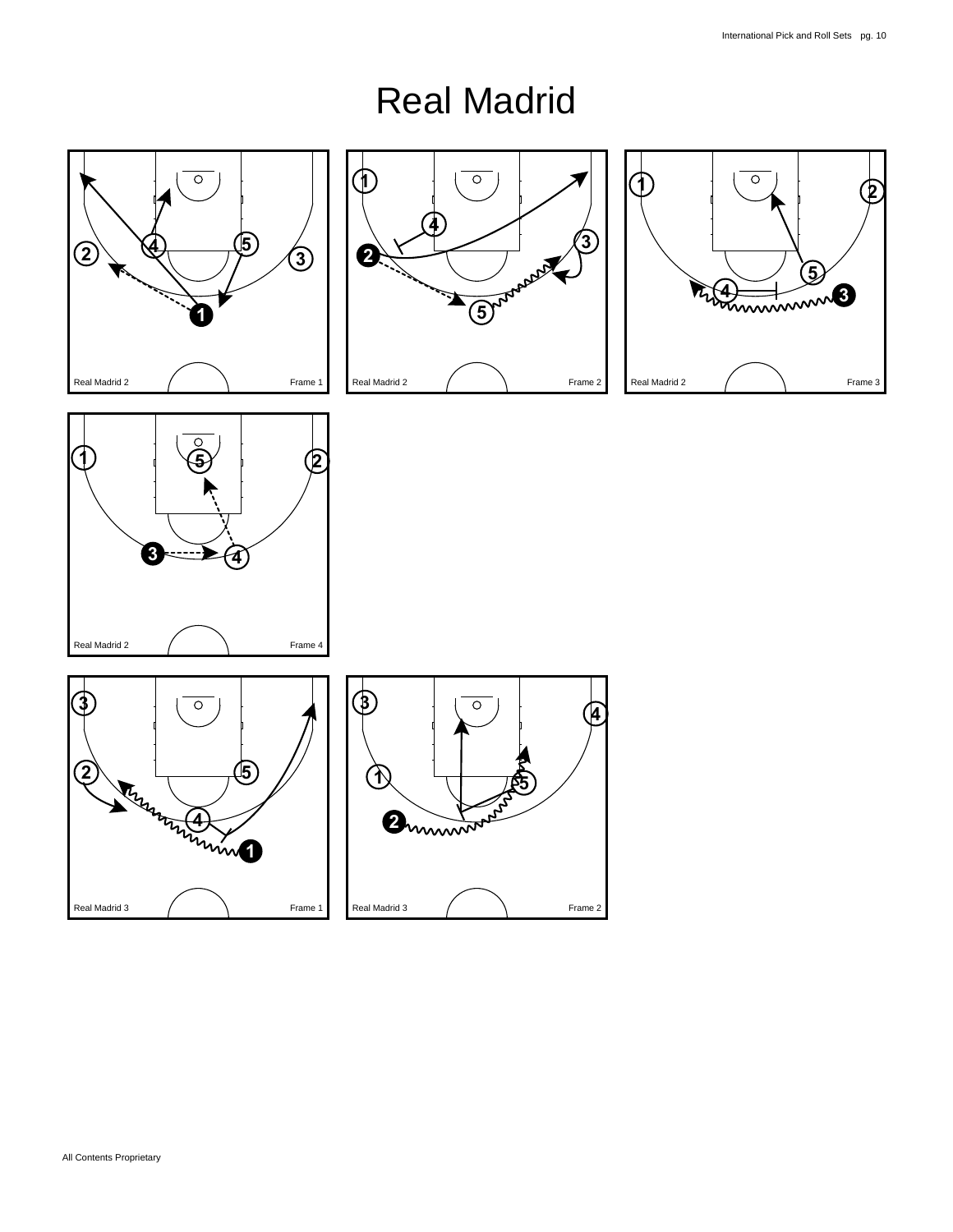## Real Madrid